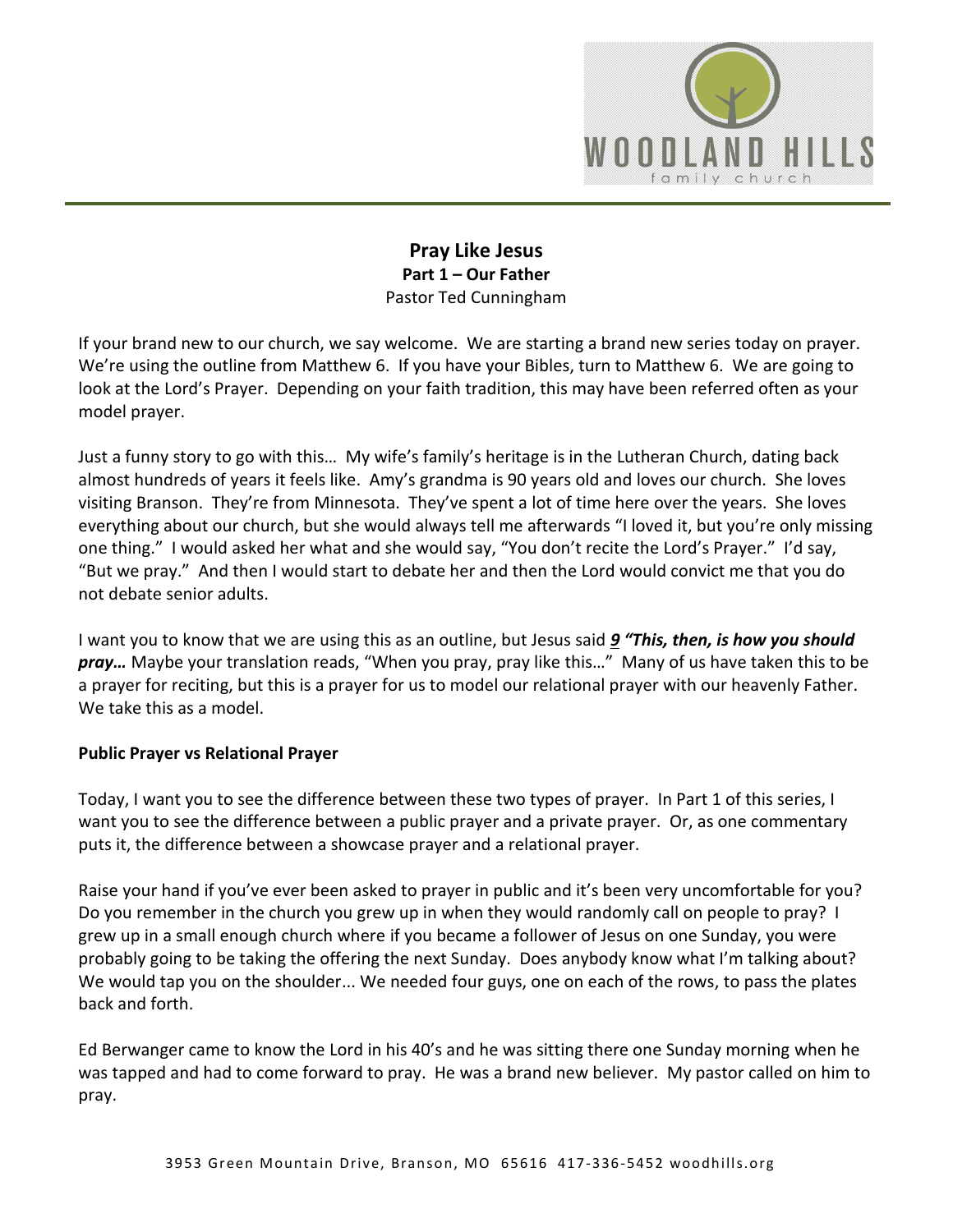Now I feel like I can quote him exactly because Dick Foth used this illustration in November and if a 73 year-old pastor gets away with this, I'm hoping you give me some grace to get away with this. He's standing down in the front and my pastor calls on him to pray for the offering and Ed just starts praying. This was the best part of the prayer and the whole church lost it when he got to this part. Ed goes "And Father, would you be with our pastor. He is one hell of a guy."

The whole service was over at that point. We couldn't keep it together. But I'm wondering if with that authentic relational prayer – Ed talking to his heavenly Father – were we going to disciple that out of him. I'm wondering if we are going to put him through enough curriculums in the church to where he becomes a professional, elite Christian when it comes to prayer.

Yesterday, we went up to Springfield. We were going up Glenstone, towards downtown Springfield. At Glenstone and Battlefield, there were 20 people campaigning for Bernie Sanders. That's an opportunity I'm not going to miss. Now if you're brand new to our church, do not leave. We are an EOO. We are an equal opportunity offending church. We have Trump jokes. We've made fun of Ben Carson. We've made fun of all the different candidates, but we haven't really touched Bernie.

The first sign I saw said "Cash Out Bernie In." I was moved by their signs. I looked at Amy and said "You know what? I really feel led right now to go get them a free lunch, but something tells me they're expecting it." OOOHH... Don't leave! Isn't that terrible? You shouldn't laugh at that; that's not funny at all. So I rolled down my window and I thought *I'm a pastor; I'm supposed to help people. I'm supposed to teach them, supposed to encourage them*. It always makes the kids nervous about what I'm going to say. I didn't, but do you know what I wanted to yell out the window? I wanted to yell "Hey! I'd campaign with you, but I'm going to work!" That's terrible; you shouldn't be laughing at that.

It's interesting today, and in our political climate, to see everybody going to the wrong people for answers. It's interesting for me today to see so many different people seeking out answers from the wrong people, but also seeking help from the wrong people. Looking to a politician to meet your needs, looking for a new president to take care of you… I just want to tell you that you may be putting too many expectations on a president. Maybe today some of you will remove your expectations from the president of the United States and put them where they truly belong which is on your heavenly Father.

We're going to be talking about a relational prayer. Here's what Jesus says in Matthew 6. He spells it out clearly before we get into The Lord's Prayer, before we get into the outline for this series. He says *[5](http://www.studylight.org/desk/?q=mt%206:5&t1=en_niv&sr=1) "And when you pray, do not be like the hypocrites…"* This is very important. The word *hypocrite* means, "the dawning of a mask." You're not playing a role. You're not acting when you pray. Don't be like one who would act. So let's just… Right at the beginning of the series… prayer is not anything we're acting out. So, if you're intimidated by public prayer, I'm assuming it's because you've been around some pretty awesome prayers – people who can bring it down. Be very careful here. We're not wanting to act something out.

I have another fun prayer story. We were at an event in Springfield and we were in the green room getting ready to go on. My friend Clay Self – one of my favorite singers in this town – is sitting next to me in his cowboy hat, belt buckle, boots… He's a cowboy. He can sing, he can play.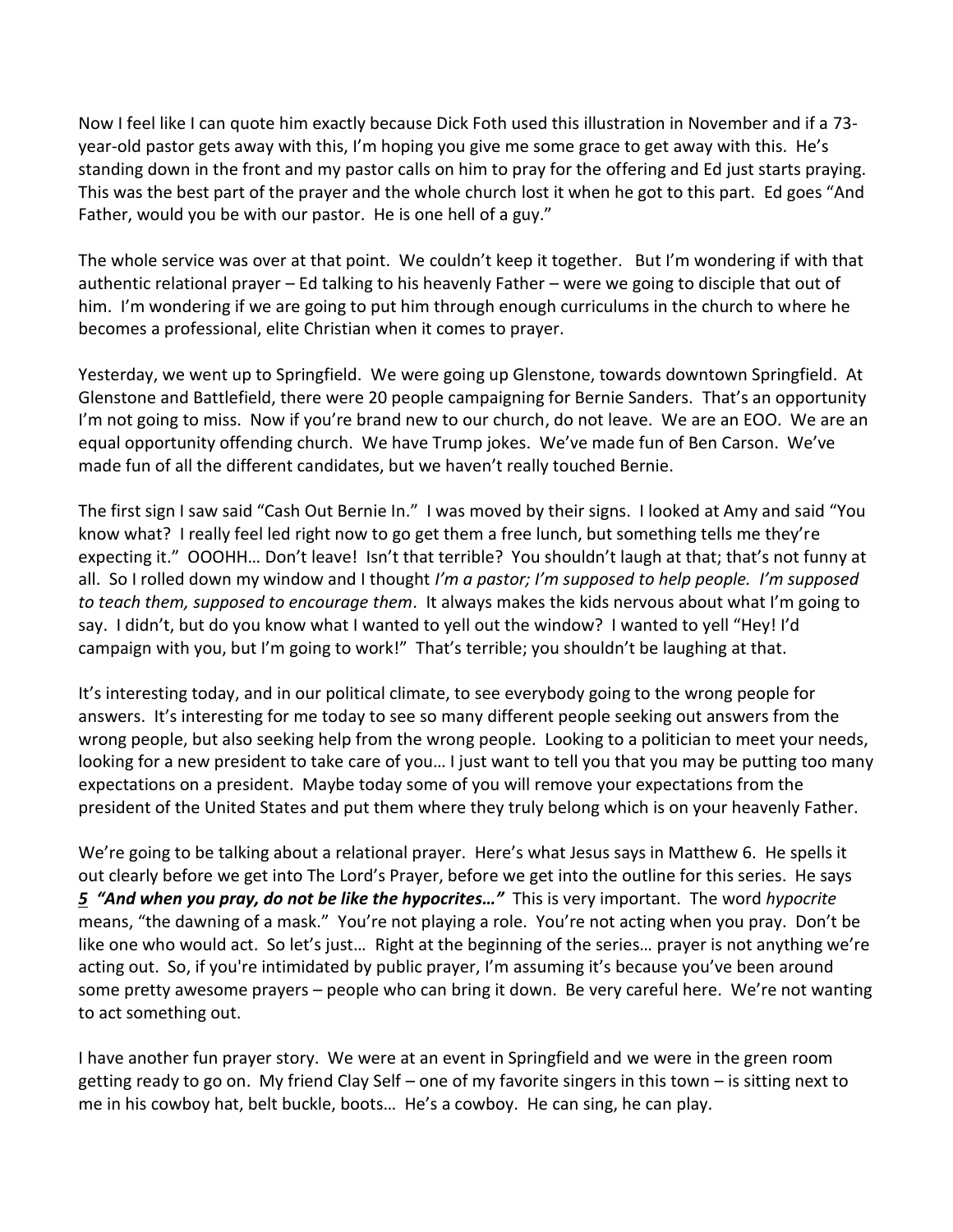Clay is getting ready to go out and do the National Anthem. The pastor of this church, a charismatic guy, gets up… He's a soft-spoken guy. We'd been having great casual conversation back and forth. He goes "Let's pray before we get started." Clay is sitting right beside me. This pastor brings it. If anybody knows what I'm talking about. The charismatic pastor gets up and goes "Okay, let's pray." Then he booms out "OUR FATHER, WE…"

I will never forget… Clay didn't jump out of his boots. This was Clay's response: He threw up his hands, ducked down and yelled "What?!!" He was ready to fight somebody. Again, I'm sitting next to him and I'm holding it in the whole prayer because this guy is bringing the heat and Clay's ducking and dodging.

I told him "Can you not be so obvious you have Baptist upbringing? Just set it down a little bit."

Don't become someone you're not in prayer. We're not acting. We're not role-playing here. We have to be careful, too, when we hear public prayer, that we don't judge the heart of a person because, for most, it's driven by their faith tradition – what they learned growing up – and it's also driven by their personality. If you're a soft-spoken person, you're public prayer will probably be soft-spoken. If you're an outgoing, loud-speaking preacher, you're probably going to bring the thunder in a prayer. But don't be the hypocrite, don't be the one who tries to be something that you're not.

"*…for they love to pray standing in the synagogues and on the street corners to be seen by others."* Their goal is to get the attention of others and Jesus says the same thing here about prayer that he teaches about giving. If your goal in giving is to have someone present you with a big check so you can get in the newspaper, Jesus says you've received your reward. If you went looking for it… There's nothing wrong with honoring people for giving, but if you go into it with the motive of wanting attention for your gift and you get it, Jesus says you've received your reward in full. It's the same thing with prayer. The person who stands on the street corner to be seen by others, "*Truly I tell you, they have received their reward in full."* 

*[6](http://www.studylight.org/desk/?q=mt%206:6&t1=en_niv&sr=1) "But when you pray, go into your room…"* Now we are going to get into the private prayer, the personal, relational prayer. *…close the door and pray to your Father, who is unseen. Then your Father…"* Here's our key for the whole morning: the relationship we have with our heavenly Father, *"who sees what is done in secret, will reward you. [7](http://www.studylight.org/desk/?q=mt%206:7&t1=en_niv&sr=1) And when you pray, do not keep on babbling like pagans, for they think they will be heard because of their many words."* You don't need the vain repetition, saying the same thing over and over again to try to impress. *[8](http://www.studylight.org/desk/?q=mt%206:8&t1=en_niv&sr=1) "Do not be like them, for your Father knows what you need before you ask him."*

So here are some warning signs of a showcase prayer, trying to impress people with your prayer, and you know you're going there when you do this.

#### **Filling the room with words.**

Maybe you've been a part of that public prayer where they just keep going on and on. These are the people you don't want praying right before a meal. And all God's people said… Amen. That wears me out. It's like, *You know what? This is a meal prayer; this is not your quiet time. You should have prayed*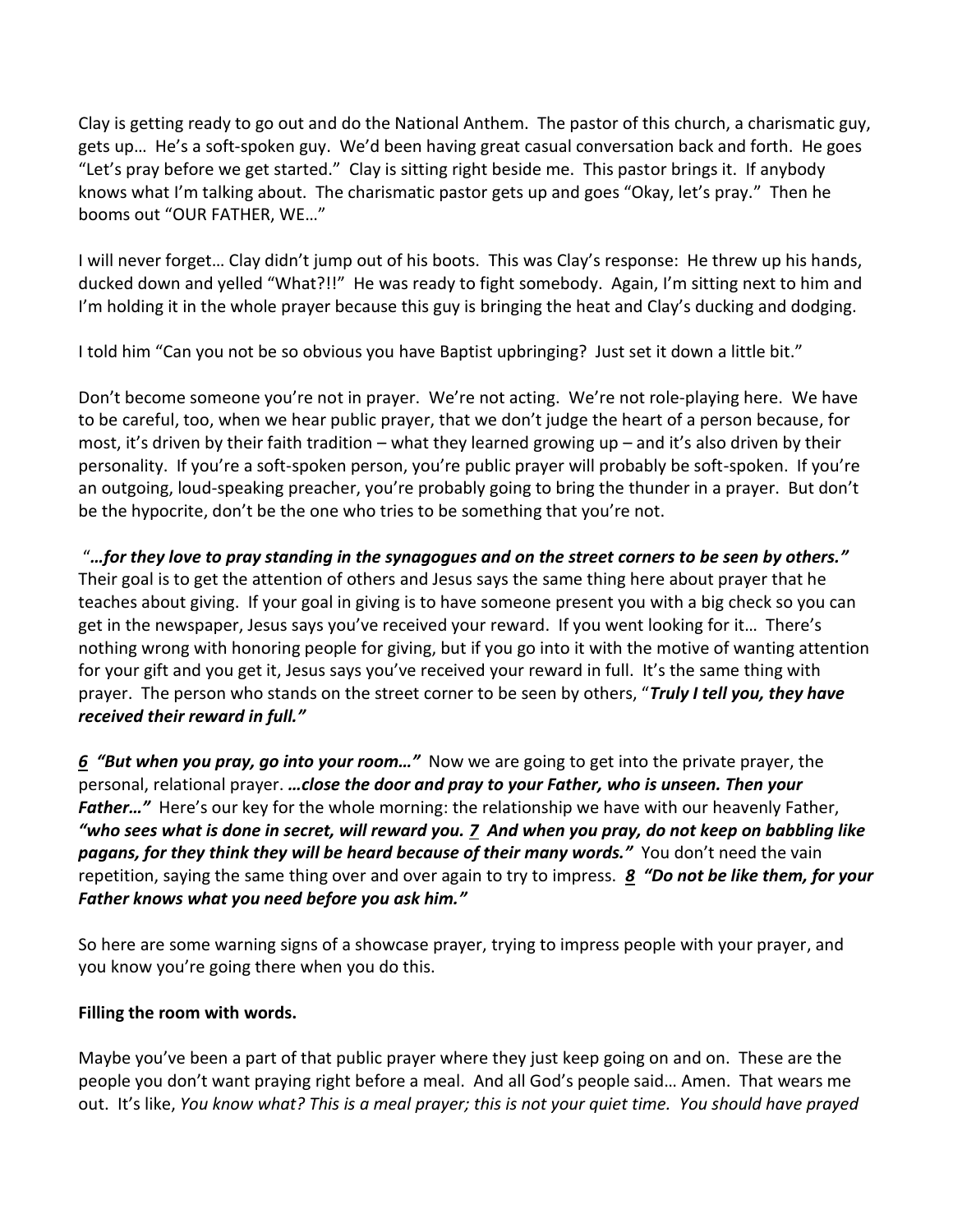*like that in your quiet time, but you didn't and you're doing it now and you're really inconveniencing the rest of us. We're kind of hungry so let's move this prayer along.*

It's not about filling the room with words. It's not about just saying things over and over again.

## **Using lofty words**.

It's feeling as though you have to come up with a new word. For my Bill O'Reilly friends, it's like the word of the day. If you're not using that word in your regular vocabulary, don't try to add words. If you've ever heard someone pray like this you think they just made that word up. It's really starting to show signs of the heart. What is their relationship with the Father?

## **We change our voice.**

Again, this could be because of your upbringing, because of your faith tradition, and we're not judging you for that. This is like the person that starts adding syllables to God's name. It's not our Father and it's not God, it's adding extra syllables. Why do you feel you have to change your voice? There isn't a frequency that he's on that we're all trying to get on, so you have to say it a certain way.

My dad was in amateur radio and his call sign W9MAF. I would be trying to watch MASH and he would come through the television with "Whiskey, Nine, Mexico, America, Foxtrot…" His frequency would come through. I think sometimes people think they have to tune it just right, but there's not a Ted voice and then an "I'm speaking to God" voice. We are going to see today that he is your Father; you come to him as your heavenly Father in prayer.

If ever there was a movie clip out there to describe these first three showcase prayer definitions, it's this one right here from Meet the Parents. [Video clip plays] [https://www.youtube.com/watch?v=0DlNF\\_ukr0I](https://www.youtube.com/watch?v=0DlNF_ukr0I) 

That was all of them. That was changing your voice, using lofty words, and filling the room with words.

# **Making demands**.

For many, a prayer can just become a list. "I need this, this, this, and this." I'm bringing my personal agenda. Next week we are going to be studying *Your Will Be Done on Earth as it is in Heaven*. We're going to study coming into his will. So it's not about making just a list of demands.

When we get into the Lord's Prayer, here's what we read in Verse 9. *"This, then, is how you should pray: 'Our Father in heaven, hallowed be your name…"*This is who we are praying to, this is the relationship – your heavenly Father – and we are honoring his name. We are esteeming him as highly valuable. Now, something about the name of God that is very important. We don't just call him by name, we know him by his name. That's different from our culture today. In our culture, we use names just to call people out, but in the scripture, God's names carry meaning. They are little miniature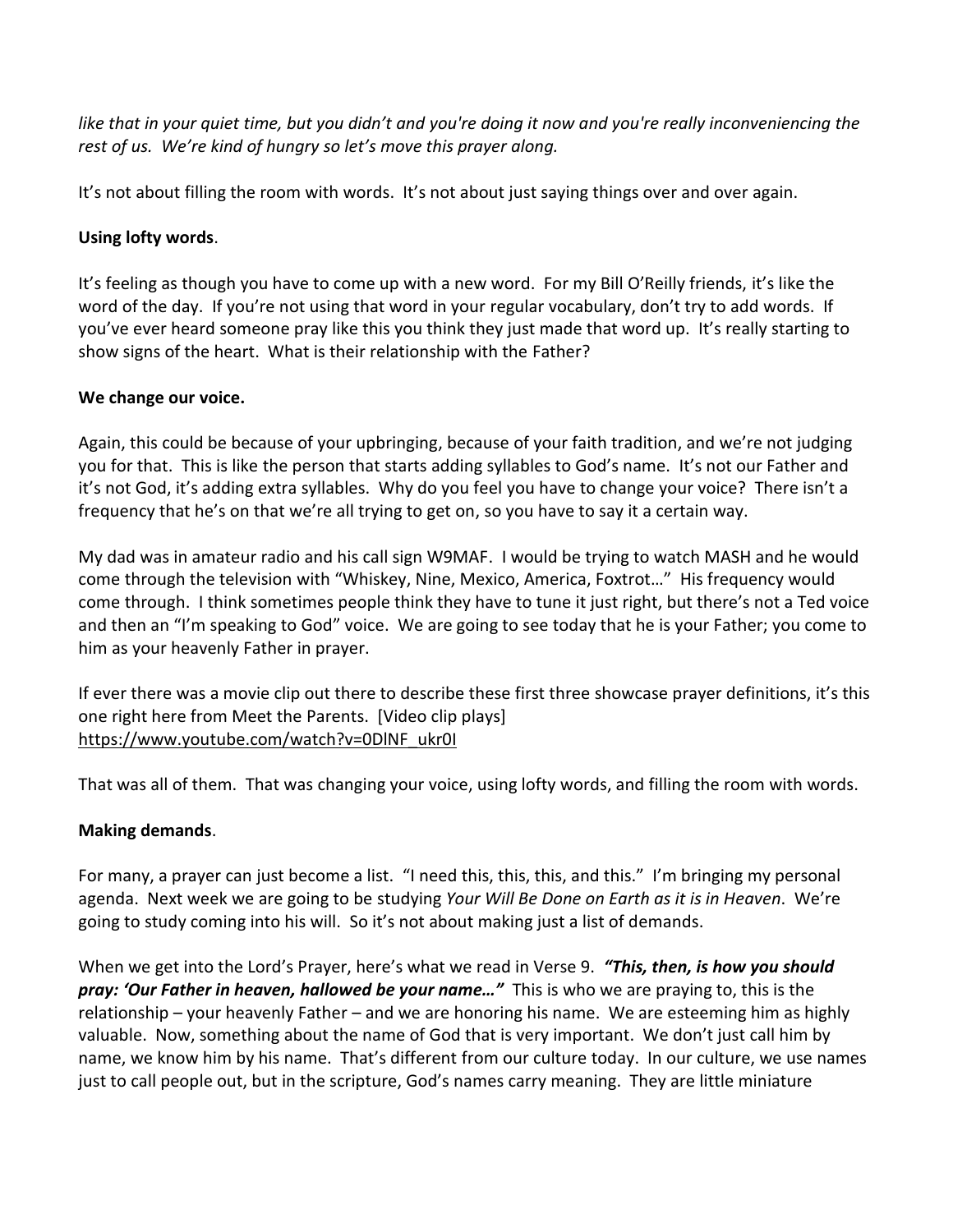portraits. We have the name of God as Provider, the name of God as Peace, the name of God as Healer. But when we are praying to our heavenly Father, we are esteeming his name as valuable.

# *[10](http://www.studylight.org/desk/?q=mt%206:10&t1=en_niv&sr=1) "…your kingdom come, your will be done, on earth as it is in heaven."* We will cover this next week.

With this next part, you are going to see this and this is very important. This is first-person plural. Jesus has said go into your closet and pray alone, so you would think to pray alone, you would say, "Give me, lead me, deliver me, forgive me…" But even in your personal prayer life, in the relationship you have with your heavenly Father, your prayer has a community focus. My prayer is a family focus; I am an intercessor on behalf of all of those here. That's why a lot of our prayers are just listing everyone we talked to that day, praying on their behalf, whether it be illness or finances or decisions they need to make or protection from an assignment that they've been given.

*[11](http://www.studylight.org/desk/?q=mt%206:11&t1=en_niv&sr=1) Give us today our daily bread. [12](http://www.studylight.org/desk/?q=mt%206:12&t1=en_niv&sr=1) And forgive us our debts, as we also have forgiven our debtors.*  That's "give us and forgive us." There's a reconciliation element to prayer, I want to be in relationship with you. There's forgive those, which is "Reconcile the relationships around me as we also have forgiven our debtors." *[13](http://www.studylight.org/desk/?q=mt%206:13&t1=en_niv&sr=1) And lead us not into temptation, but deliver us from the evil one.'* "Give us, provide for us." "Forgive us" – we want to be reconciled. "Lead us" – we want guidance. And then we want "deliver us" – we are seeking protection.

This is important because as we come to our Father, we often times think that the relationship between me and my heavenly father, just like the relationship between me as an earthly dad and my kids, is one of obedience. I simply am in their life and I'm a role model for them. I set the rules in the home and they obey my rule. They will one day be in their own home, setting their own rules, but for now, it's an obedience relationship. But I hope you see, in this relational prayer that the Lord gives us as a model, that you and I would begin approaching our heavenly Father with a greater motive than just obedience. It's more than obedience. It's coming to your dad, coming to your heavenly Father to provide for you, to be in a reconciled relationship with him, to give you guidance, to give you protection. It's everything I want with my kids.

I've had a couple of moments like that this week with my kids. I spoke to a group this week and had a great time with them. I spoke to one 18 or 19 year old. I was just asking him questions about life. Somewhere in the conversation, I found out that he didn't know how to change a tire. I know there are a lot bigger, more weightier issues to deal with in a week, but I left thinking *That's a big deal. Does Carson, at 10 years old, know how to change a tire? Does Corynn, at 12 years old, know how to change a tire?* Then I thought *They don't even know how to pump gas*. How many of you remember your parents handing you a ten-dollar bill with you sitting in the passenger seat without your seatbelt on and saying "Go fill up the tank." We filled up the tank with ten bucks. How many of you are glad we are back in those days? I can't believe what we're filling up our tanks with. But my mom and dad would hand me the money and I'd get out and pump gas.

So, I got all fired up. We were in Springfield yesterday. I pulled into a gas station and I go, "Carson, get out."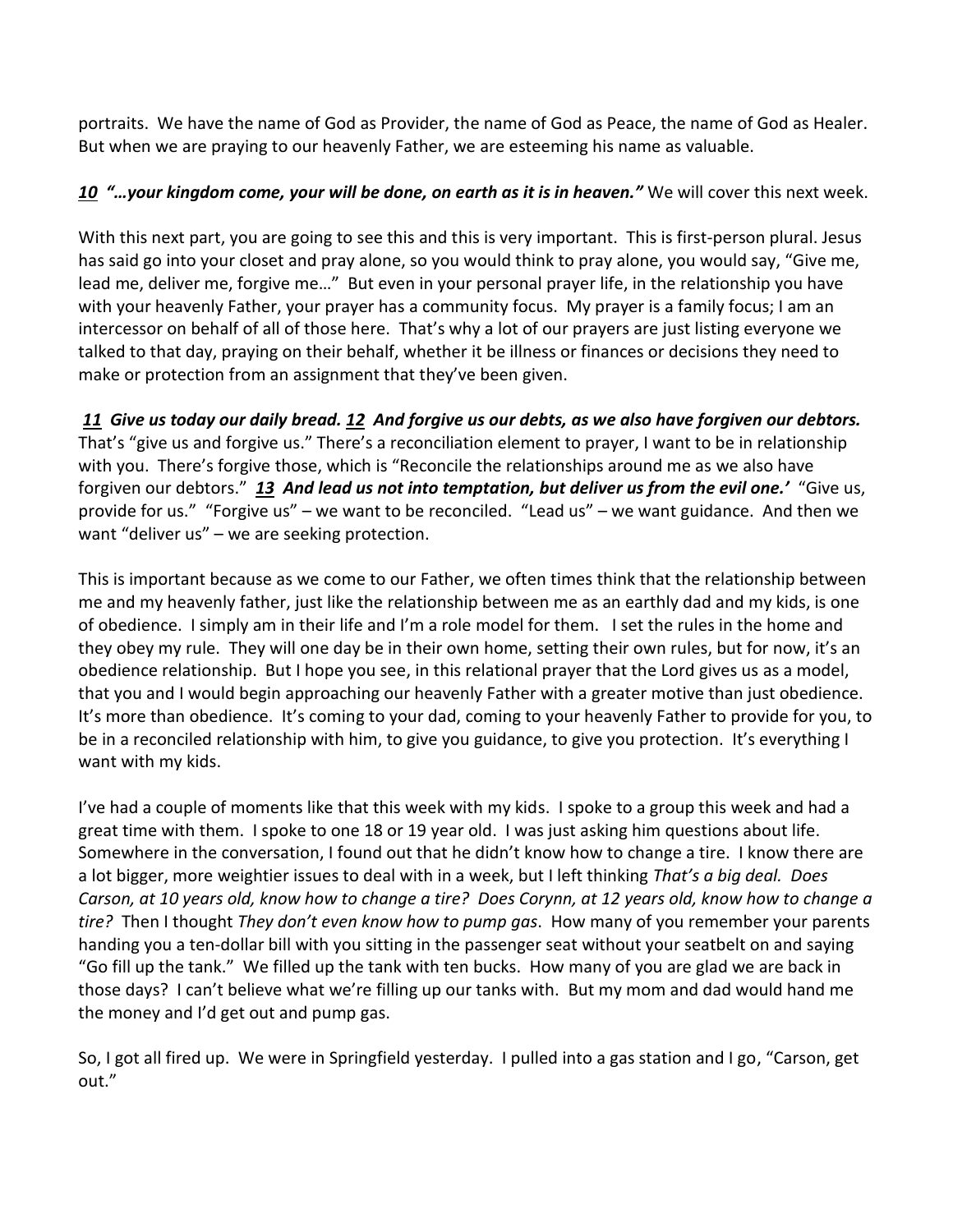He said, "What are we doing?"

I said, "I'm going to teach you how to pump gas."

There are a lot more steps involved to it than I remember. I showed him how to put the card in, which we didn't have. I showed him how to answer all the questions and get the nozzle out. Eighty-seven is the number; never touch the green pump unless you're working on a farm. I told him to grab the nozzle, put it in the gas tank. We had just had our encounter with the Sanders' people and so I was pretty worked up. I'm standing there at the tank and I'm explaining it to him in great detail. On the other side from the other car, I'm hearing snickering.

I'm talking to Carson and telling him there was a day when we filled up the minivan for seventy-five bucks. I don't even think even it took twenty that day. We're cheering and everything. I showed him how to press it all the way, put that lever down, and stand back. I told him it would kick off automatically.

He says, "What do we do between now and then?"

I said, "We stand here."

He goes, "Dad, it's cold."

I go, "I learned how to do this in Chicago; your fine. I'll be in the van." Isn't that true. I go "Your mom will never pump a tank of gas again when you kids are in the car."

So Carson is pumping gas and finally this head pops around from the other side and it's this cute senior lady and she goes "Good for you! They need to learn how to do this and not in there on all their little devices while we out there doing all the work."

I came home from this week and we're driving into our neighborhood. I looked at Corynn and I said, "You ready?"

She said, "For what?"

I go, "You're driving."

She goes, "What?"

I go, "Yeah, I'm going to pull over and you're going to get in the driver's seat and drive."

She goes, "Is that legal?"

I said, "Well… Don't get all worked up about that stuff. We don't live on a farm. If we lived on a farm, you would have been doing this already. I'm ready for your first driving lesson."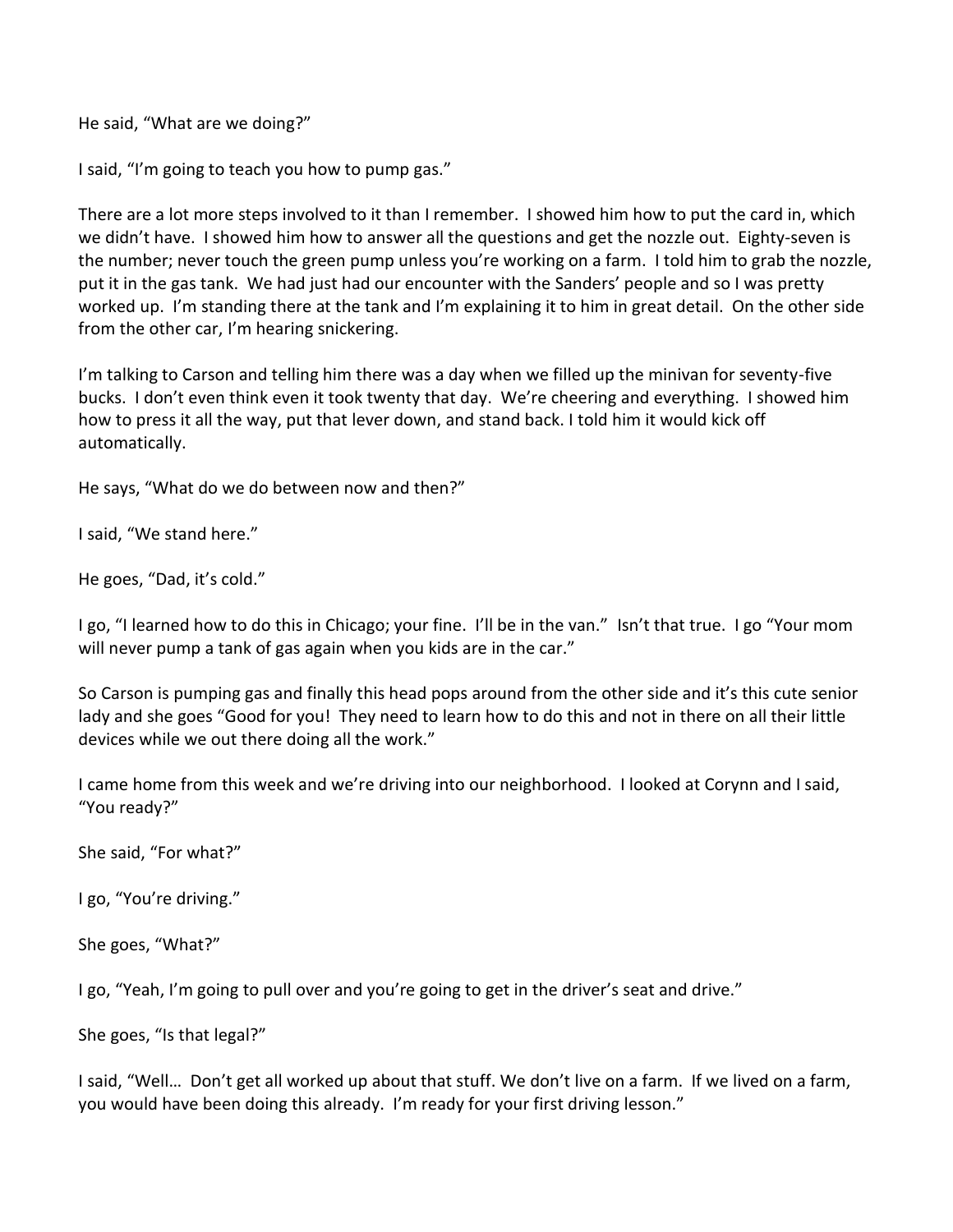Carson goes, "Can I get out?"

I said, "Yes you can. We don't need all of going out at the same time."

She gets in the car, adjusts the seat… She's excited, but she's nervous and scared. I told her to watch out for the PoPo… Just kidding! That's a joke! They are police and we honor the police.

We start driving and Amy's walking our dog a little bit further down the street. Imagine this scene. I was in the passenger seat and Corynn is in the driver's seat, coming up the street. I was so happy my wife's response was cheering. I had my hand on the parking break the whole time. I was ready any time. When we got to the house, she didn't feel comfortable putting it in the garage. She pulled up and got out. I do few other things and a few minutes later, I got in the car and she had never put the car back in park; it was sitting there in drive. How it didn't end up in our kitchen, I have no idea.

Here's a thought I had. I don't want kids going to the internet for answers. I made that decision this week. I said, "YouTube instructional videos… You come to me. I know how to do stuff. If you need something fixed, that's what I do. If you want to know how to do something or which direction you should take, you call your dad." I was getting all fired up. "I'm going to guide you in this and if you need protection, baby, I am ready to go at a moment's notice for you."

Last night, Corynn and I spent two hours putting a workbench together. I need a workbench. I don't know what I'm going to do with it, but our garage has been missing a workbench and I need to fix things. I'm not calling people to fix them. I told my kids... Now I'm pretty fired up. I had a pretty fired up week. This is what happens when I take two weeks off.

I said, "Here's the problem. Kids today are making decisions about their life and then they're going online, looking for online communities and information that support the decisions that they've made."

That's not how we live. That's a terrible way to live. That's an unwise way to live. You don't look at God and say, "You know what? I've decided this is the lifestyle I'm choosing and I'm going to turn you into the God I need you to be to support what I've chosen to do." And this is wearing me out.

I told my kids "We start with the scripture. We don't make decisions and then go look to the scripture to find the answers that we are looking for. That's when you take the Bible out of context every time. If you have a question about life, come to your dad. If you need something killed to save you, I'll do it. Snakes, mice, whatever… I'm there. I want to help you with decisions."

Why do we not approach our heavenly Father with the same attitude? We're like that kid standing at the case of Hurts Donuts. We went there last night. I'm wearing Under Armor to make myself feel more athletic this morning. It's funny; every time I eat a donut, I put on Under Armor or Nike just so I can act like the other teaching pastors at this church, the athletic ones.

We get there and there is a line out the door at Hurts Donuts. I said, "What is going on? This is ridiculous. You people need to have a better diet and you probably should be exercising a little bit."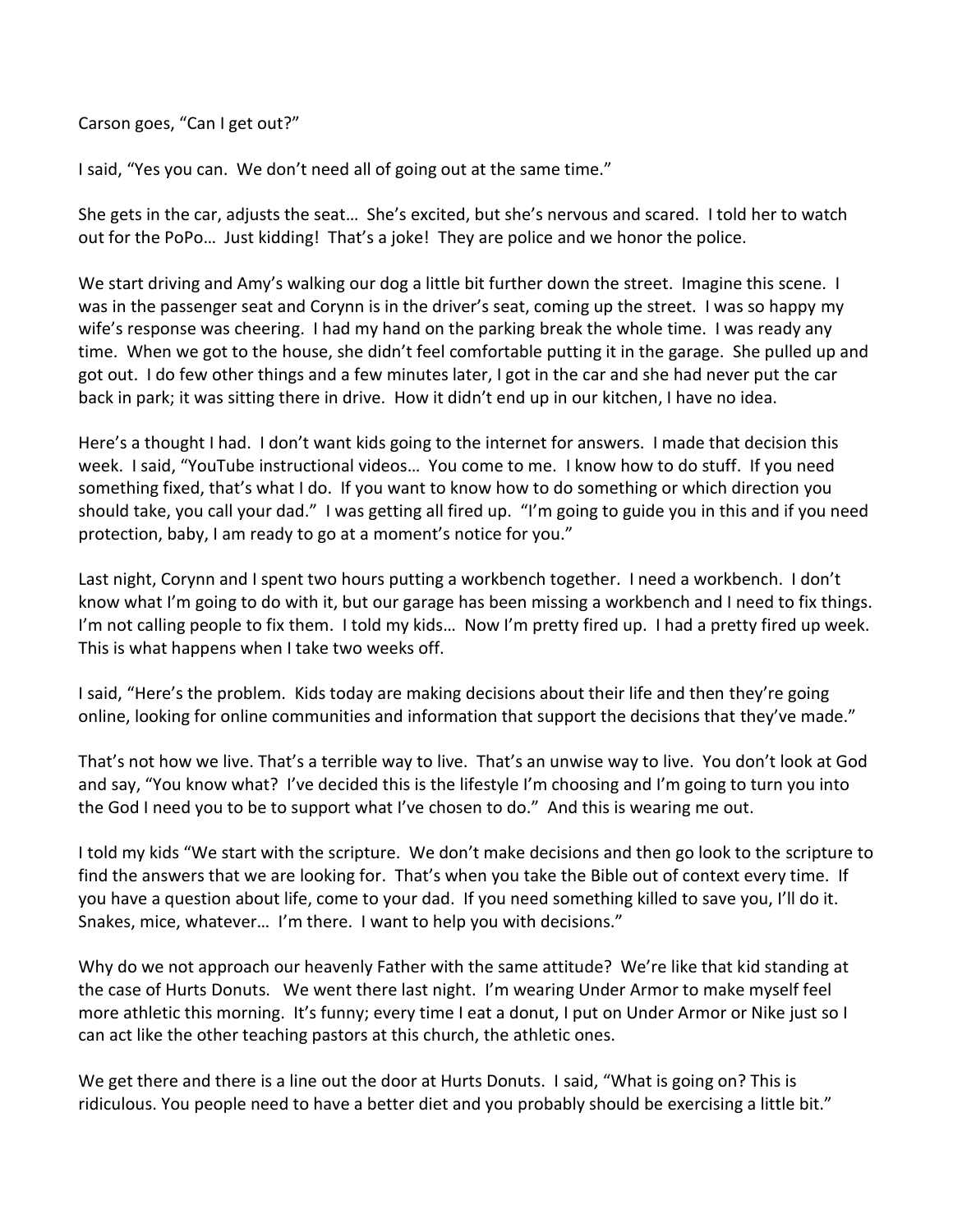Finally, a lady turns toward me and goes, "There's a Jason Aldean concert in town."

I'm like "Oh, okay, I thought you people drank before concerts. I didn't know you got donuts."

We're waiting in line and Carson goes "Dad, how many donuts can I get?"

I said, "Well, that's a question for your mother." I'm hoping she says more than one because that means I get two.

She said, "Everyone gets one; these donuts are ridiculous."

I got the apple fritter. If you go to Hurts, the apple fritter is about the size of a dinner plate. So I got my one donut and small cup of coffee. But we got up to the case and Carson is just barking out stuff. I just stepped back and I said, "Our Father in heaven, is this how I treat you when it comes to prayer? What can I get? What can I get away with? I want to make sure… I'm coming to you and we are in this relationship…" As a dad, I'm all over my son… I care for my son, I love my son, I want to guide my son, I want to protect my son, I want to provide for my son, I want to be in relationship with my son. That doesn't mean he turns me into the dad he wants me to be.

If you get a chance, Dr. David Jeremiah is a statesman of a preacher. He is at Shadow Mountain Community Church in San Diego, California. He wears a suit and a tie and stands behind the pulpit. He's one of my favorites to watch and one of my favorites to listen to. He's in a series right now called *I never thought I'd see the day*. One of the messages in the series was *I never thought I'd see the day where marriage would be obsolete.* I never thought I would see the day where Jesus' name would be so profane.

He said "Often as a pastor, I'll be sharing truth from the scripture and I'll be preaching about hell, preaching about God's judgment and some young person will come up to me and say 'Dr. Jeremiah, my God would never send anyone to hell. Dr. Jeremiah, my Jesus loves all people no matter how they choose to live their life and he would never come down on someone if they chose to take on this or that lifestyle.'" They just give him all the reasons why their God…

Do you know what Dr. Jeremiah says? I love this because it validates so much of what I think and feel throughout the week. Dr. Jeremiah lets them talk and then when they are done, he says, "You know what? You're right. Your god would never do that. The reason your god would never do that is because your god doesn't exist."

That's so right. Stop creating you own Jesus. Stop making your own God. Our Father in heaven, hallowed be YOUR name. We esteem YOUR name. We are going to look to YOUR name. It is YOUR name. We are coming to YOU and we want to know who YOU are." Are you going to your heavenly Father with your needs? Are you going to your heavenly Father for direction? Are you going to your heavenly Father for protection, for reconciliation?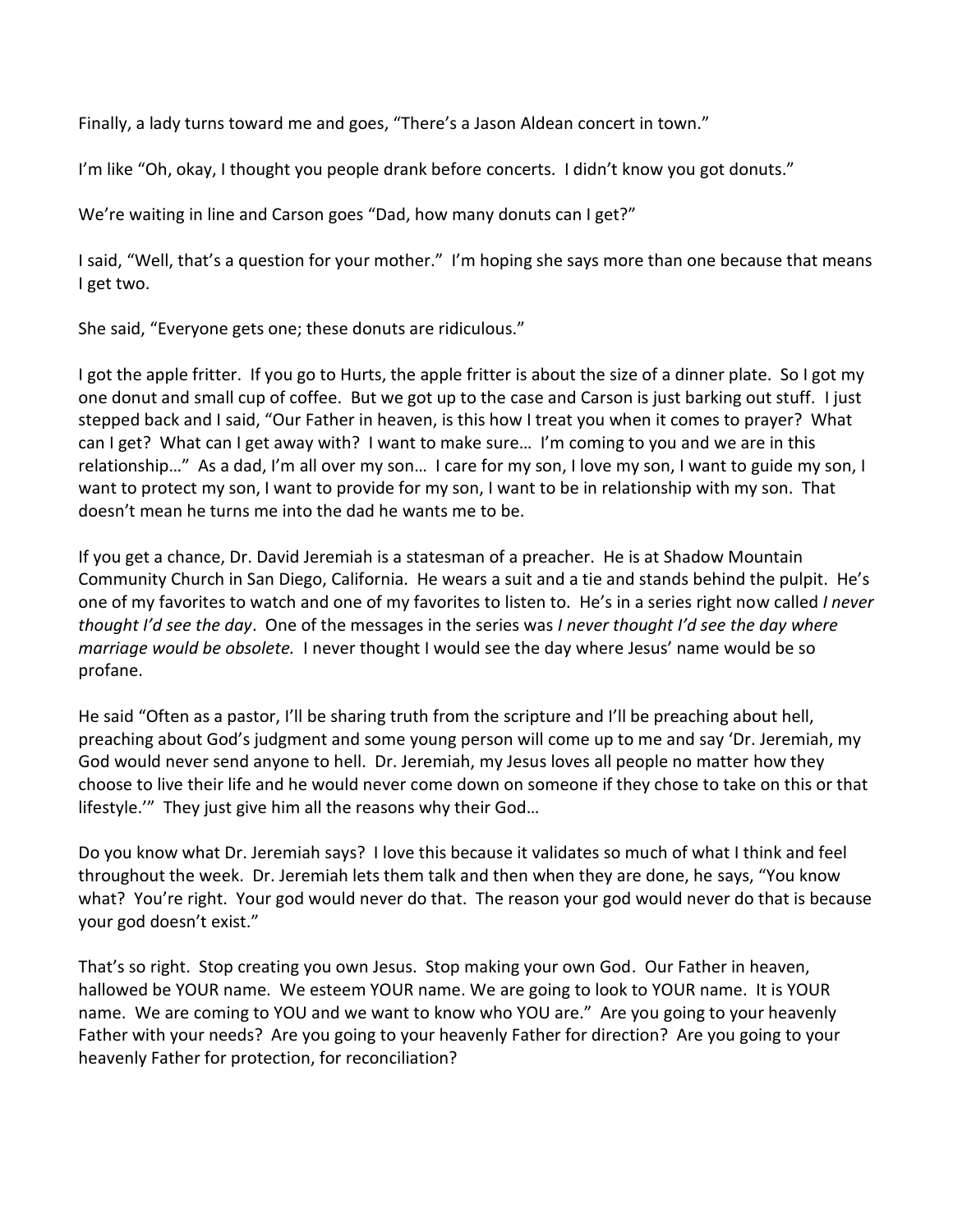Here's what Hampton Keathley said and I like this as we transition. *The great purpose of man, especially the believer in Christ, is to glorify God* (to esteem God as highly valuable)*. Essential to our ability to glorify God is the knowledge of God and knowing Him personally in view of that knowledge.*

Remember God's name is not just who we call to, it's how we know him. We know who God is.

*…giving glory to God is tied in with the knowledge of God (revelation of God), and knowing God personally (response to God).*

John puts it this way in Chapter 17: 3. *Now this is eternal life: that they know you, the only true God, and Jesus Christ, whom you have sent.*

Hampton Keathley goes on to say about this verse: *So, just as the name of God in the Old Testament spoke of the holy character of God the Father…* And those miniature portraits of who his is in the bigger picture. *…so the name of Jesus in the New Testament speaks of the holy character of God the Son.*

The writer of Hebrews puts it this way: *[1](http://www.studylight.org/desk/?q=heb%201:1&t1=en_niv&sr=1) In the past God spoke to our ancestors through the prophets at many times and in various ways[, 2](http://www.studylight.org/desk/?q=heb%201:2&t1=en_niv&sr=1) but in these last days he has spoken to us by his Son, whom he appointed heir of all things, and through whom also he made the universe. [3](http://www.studylight.org/desk/?q=heb%201:3&t1=en_niv&sr=1) The Son is the radiance of God's glory and the exact representation of his being…* Jesus is God. …*sustaining all things by his powerful word.* So he's not only the creator, but he's also the sustainer of all life. *After he had provided purification for sins…* He is our forgiver. He's the forgiveness of sins. *…he sat down at the right hand of the Majesty in heaven.* He is our high priest. It's by the name of Jesus that we are saved. It's in the name of Jesus that we gather. Jesus healed. Jesus raised people from the dead. It's in the name of Jesus that we pray. It's in the name of Jesus that you will be persecuted. It's in the name of Jesus that people will hate you. It's in the name of Jesus that we know one day every knee will bow and every tongue will confess that he is the Lord.

I love how Dr. Jeremiah… I was getting fired up because he's preaching this message and he's going on and on and on about Jesus. Jesus is the beginner of our faith, the finisher of our faith. He's the forgiveness of our sins. He's just rattling all this off and at the end, the place goes nuts, cheering. And when the cheers calm down at the name of Jesus, this is all Dr. Jeremiah says: "If you haven't figured it out by now, I'm recommending Jesus."

Today we are recommending Jesus. We are recommending that when you pray, you make it personal. There's no need to let fear of public speaking to keep your from praying. Don't let it be. You don't need to become someone you're not. This relationship you have with your heavenly father is one that leads you into quiet places in your home where you pray and you seek his guidance, seek his protection. You are reconciled unto him, and he examines your heart, and then you ask/give. What a model for us in prayer: give us, forgive us, lead us, protect us.

Saturday of the Date Night Comedy Tour, Denise… You know she works with our prayer team and so many ministries around here. She was getting the volunteers ready for the Date Night Comedy Tour and she texted Louanne Dietrich to see if she could be available for 4:30 pm on Saturday.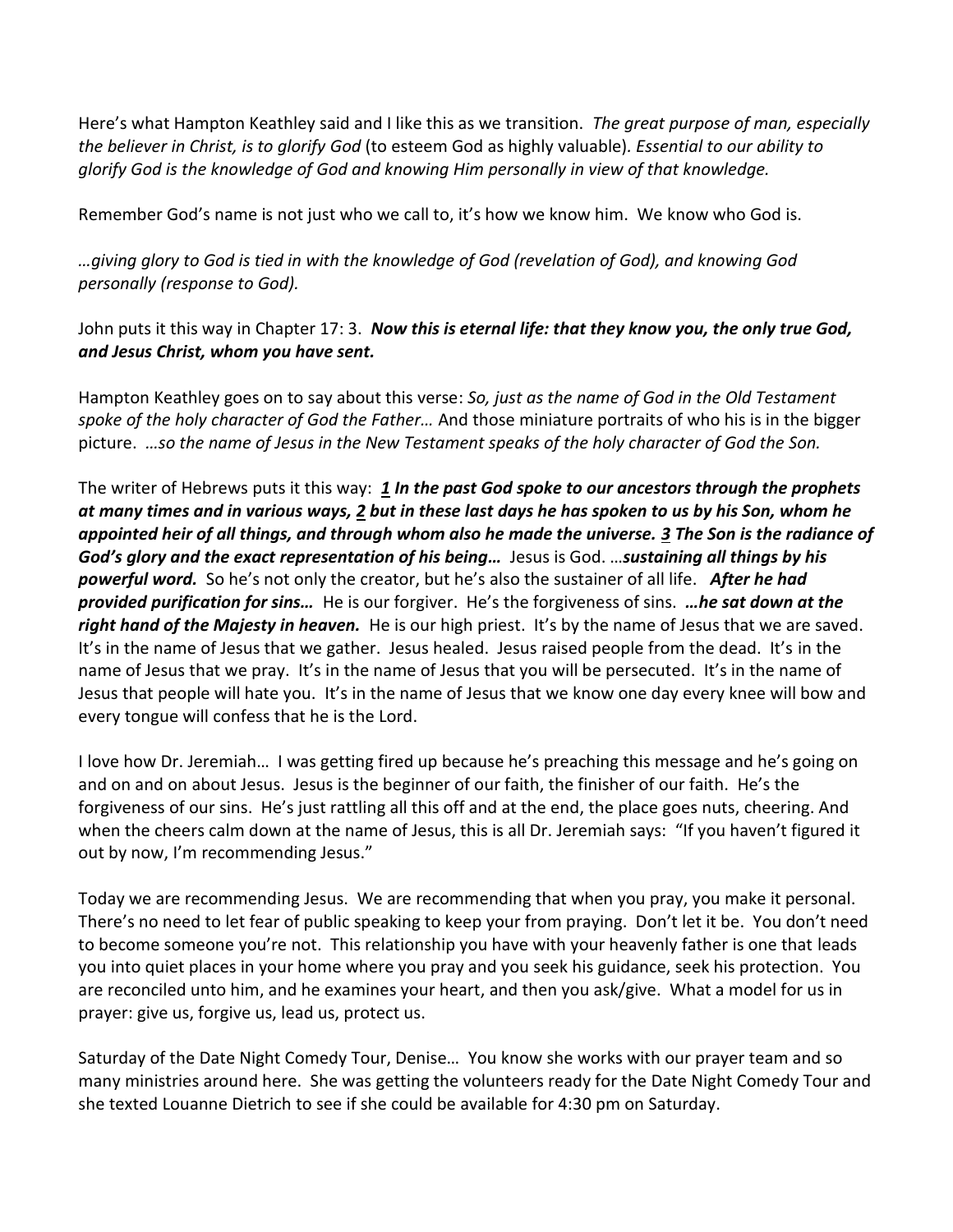The text came back to Denise's phone and it said, "Who is this?"

Denise texted back "Denise – Date Night – is this Louanne?"

The text came back "No it is not. I just got this phone two weeks ago. Went to Verizon though lol… Sorry, but I sure would like a date."

Only women can keep a wrong number going in their text messages. Men would have given up on this conversation long ago, but not Denise. She takes this as the Lord sending a wrong number to her and she's going to minister to this person and minister she did.

"… but I sure would like a date lol… My husband doesn't do dates lately, he's been sick. Megan is my name."

Denise texted back "We are doing the Date Night Comedy Tour at Woodland Hills Family Church. I'm in charge of volunteers, so sorry to bother you. Megan, I will pray for your husband. I hope he will be well soon so you two can have a date."

Text back "Thanks, lol…"

About ten minutes later, she texted Denise back and said, "Hey, can your church pray for my sister and her husband? They have a one year old and a four year old who were in a house fire yesterday. My nephew didn't make it. He was four years old. His brother is going to be okay. Can you pray for us? The water heater blew and their dad is blaming himself for what happened. Please pray. Maybe you saw that story on the news."

Denise texted back "I don't know what to say. What a horrible situation to be going through. Yes, I will put your family on our prayer list and I will start praying immediately for peace and comfort that only Jesus can give to them as they deal with the after effects. So sorry to hear this. Where do you live?"

Megan responded back "Springfield, Missouri. Wishing this didn't happen."

We thought what an appropriate, time at the start of this series, to, on behalf of our church family, knowing so many needs are here today, not only talk about prayer in this series, but we want to pray together. We want to spend time together.

Here's what we are going to ask as we close out Part 1 of this series. We are going to go with the outline of give us, forgive us, lead us, and deliver us. If you are in here and you have physical need… That could be financial or with your health… But if you have physical need and you would like our church family to pray for you, I'm going to ask that you stand right where you are and remain standing so that we can pray over you in just a second.